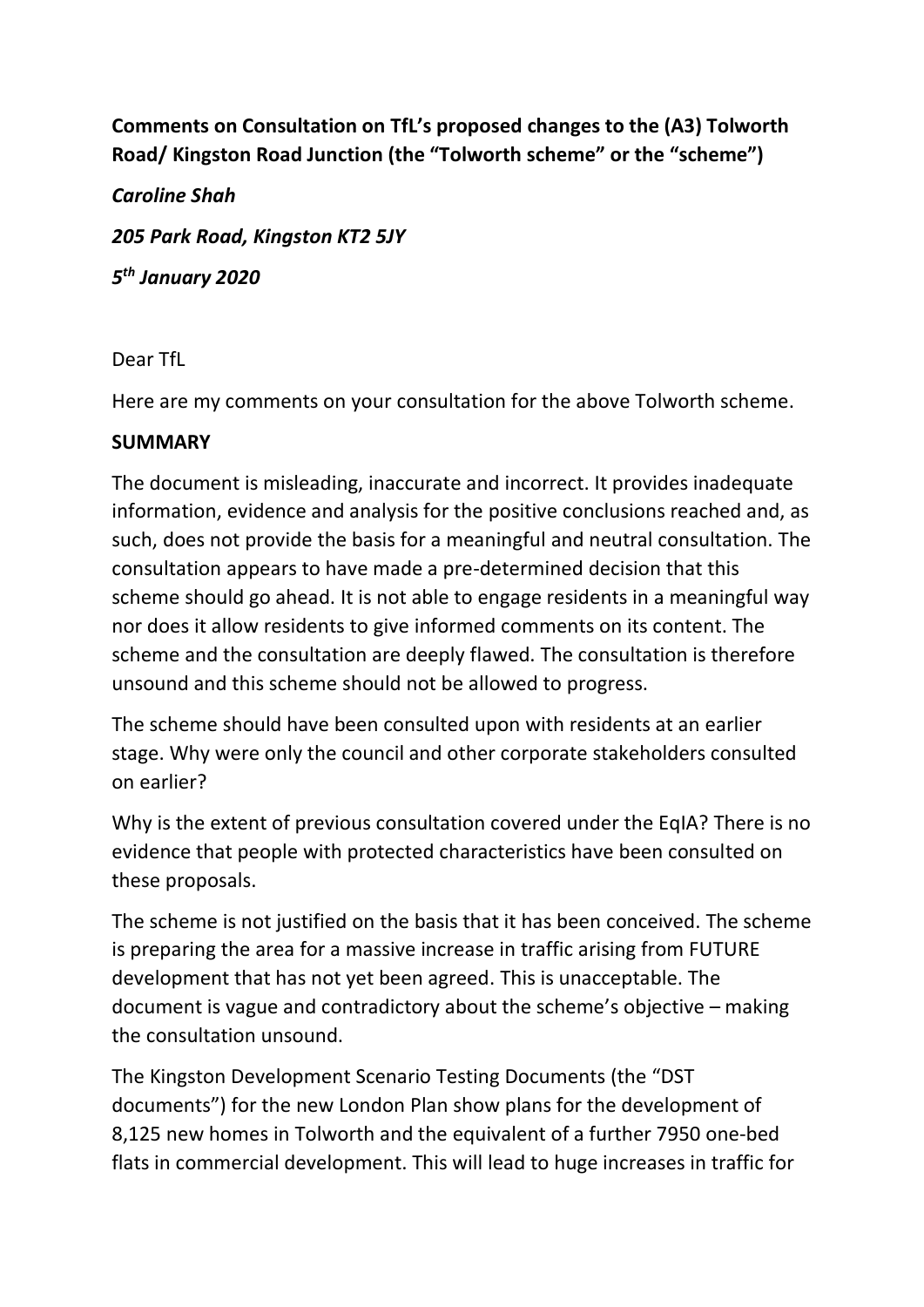which this scheme is laying the ground. This is not acceptable or democratic given that the new London Plan is not finalised and still open to legal challenge. Moreover, Kingston's Local Plan targets are also not yet agreed.

The Equalities Impact Assessment highlights by omission how people with protected characteristics will be severely negatively affected by the scheme which makes the scheme unviable on this basis alone.

The scheme results in significant negative impacts on pedestrians and has completely overlooked the effect of increased exposure to pollution for pedestrians from the requirement to cross the road at surface level upon closure of the south west subway. Pedestrians will suffer as a result of this scheme whilst car and bus users will see minimal benefits. The proposal for a shared cycle/ pedestrian/ wheelchair pathway is unsound and the benefits are not evidenced

The scheme has also failed to assess the noise and environmental pollution and mental stress to which residents will be exposed during the construction phase. The scheme has not assessed the extent to which Compulsory Purchase Orders will be needed to be used to make the scheme happen and the effect on people's mental health of not knowing if they will lose their homes to a scheme

No sustainability assessment of this scheme has taken place. What impact will this scheme and future proposed changes at the Hook Junction have on the environment and biodiversity?

It is impossible to respond in an informed way to the scheme consultation given the lack of information and sound analysis. Why was the CPOS report not published with the document?

The Appendices to the scheme consultation are missing. This renders the consultation information incomplete. For example, evidence about the impacts of the scheme on pedestrians in the Analysis Legion Modelling is not provided as stated. The consultation is therefore unsound.

# • **Royal Borough of Kingston upon Thames ("Kingston")**

You state that Kingston is "undergoing rapid change and will see substantial growth in the coming years".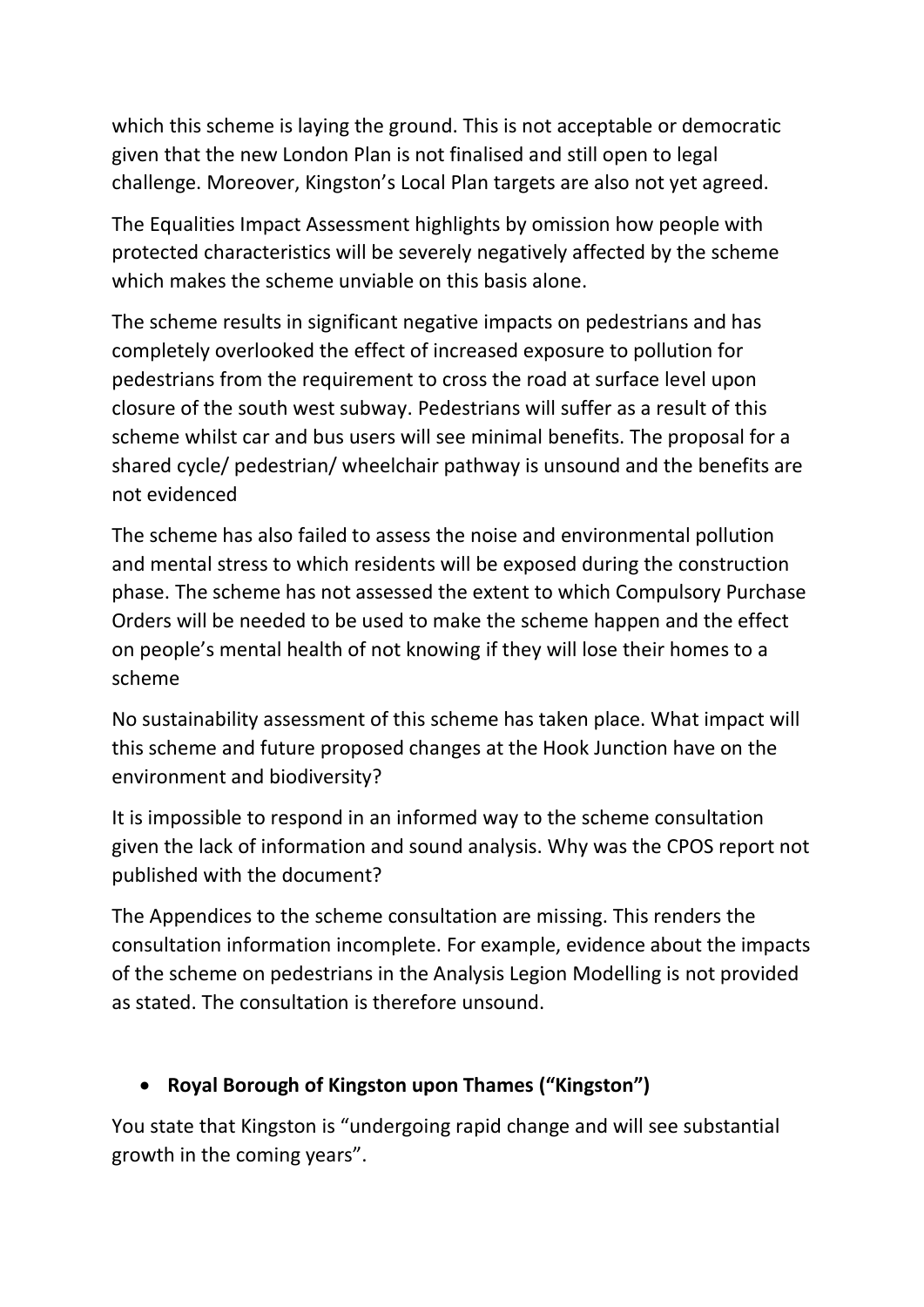This is incorrect. The new London Plan has not yet been signed off and Kingston's growth targets in that plan are still open to challenge. Meanwhile, the Local Plan has only been "consulted" on a single time and that consultation was, in itself, unsound

#### • **Increase bus journey times**

The assertions you make about increased bus journey times are unsubstantiated. What are "the developments" that will cause the increases in journey times mentioned? The consultation is unsound because the premise on which assertions are made is unclear.

Why is more development even being considered if even a relatively small proportion of the planned increase in the number of homes and other development in the area will cause massive delays?

## • **Major transport interchange with national rail and bus services**

Where is the "major" transport interchange with "national" rail and bus services? This needs to be clarified for anyone responding to the consultation in a meaningful way. What national services will exist from this major transport interchange?

### • **Removal of parking bay at Dean Court**

It is stated that this is in order to "facilitate FUTURE changes required by developers". This appears to pre-determine that future developments will be approved. This is against the democratic and statutory planning approval process.

### • **Healthy Streets**

The consultation document and attachments show that an "overall improvement is demonstrated" from the scheme. However, no data is provided to show how the assessed "improvements" have been arrived at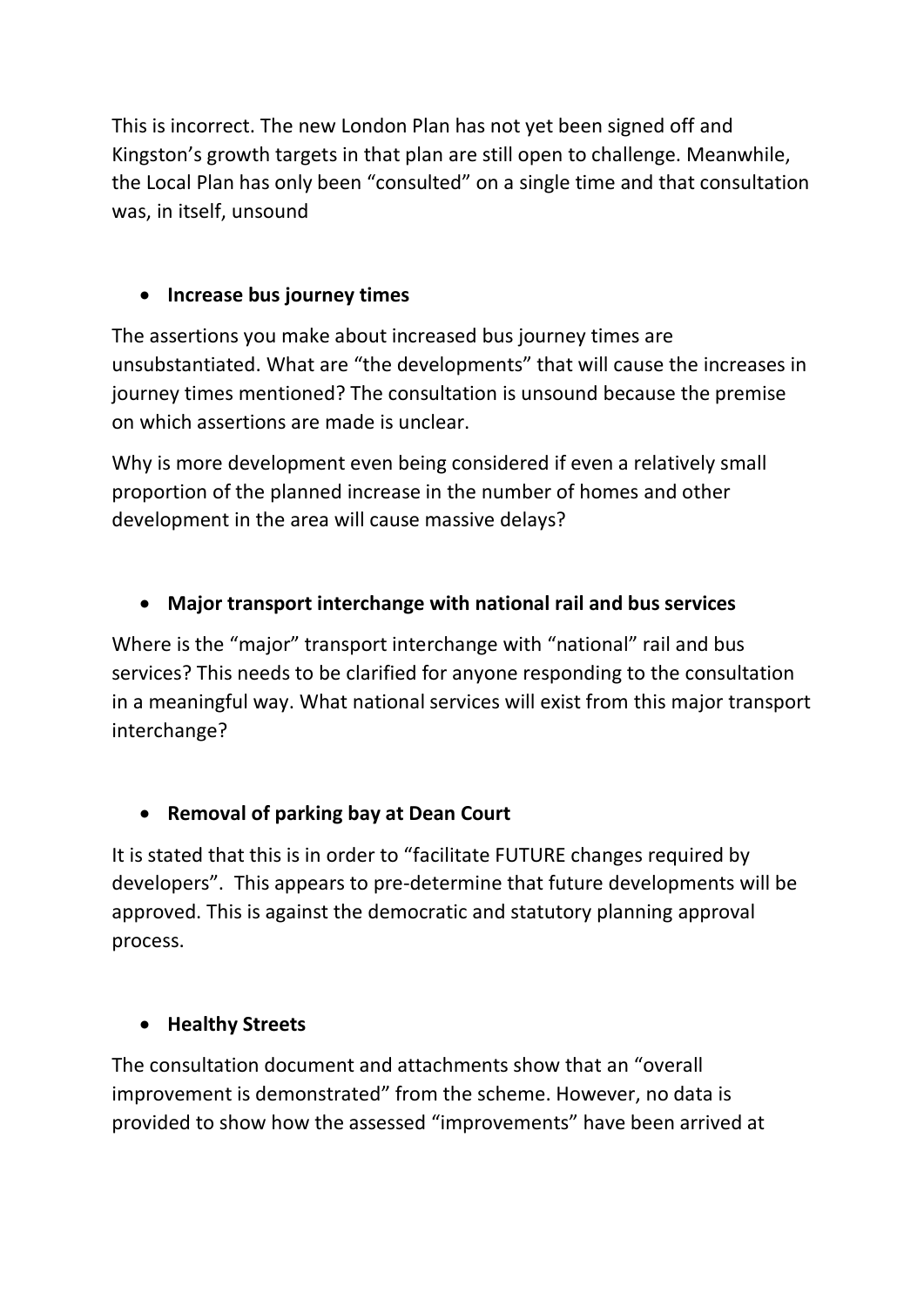The assessment does not include any measure of increased exposure to pollution for pedestrians having to cross a busy road at surface level after the south west subway has been closed, or of the effect of pollution and longer journey times on all people and specifically on people with protected characteristics

• **Equalities Impact Assessment ("EqIA") supports the assertion that the scheme is unsound and does not meet TfL's six priorities**

# • **Unsound assertions**

If the traffic impact of developments already committed in Tolworth will result in a "significant adverse impact on already poor road performance", why were the developments in question approved without any simultaneous commitment to improve transport infrastructure?

It appears that the decision to approve both development and this scheme were pre-determined and that this scheme will go ahead whether or not it is sound and whether or not residents agree with it

## • **Circular arguments that reflect pre-determined decisions to approve massive development plans in Tolworth**

The EqIA reveals that the true objective of the scheme is being concealed from residents through the provision of conflicting and contradictory information.

In Q1, Outline, this is the stated purpose of the scheme:

"As a large number of developments are **already committed**, it is critical that improvements at Tolworth roundabout are delivered to mitigate their impacts and **support future growth** in the area"

However, in Project Scope, the objective of the scheme is stated to "support delivery of **consented** developments"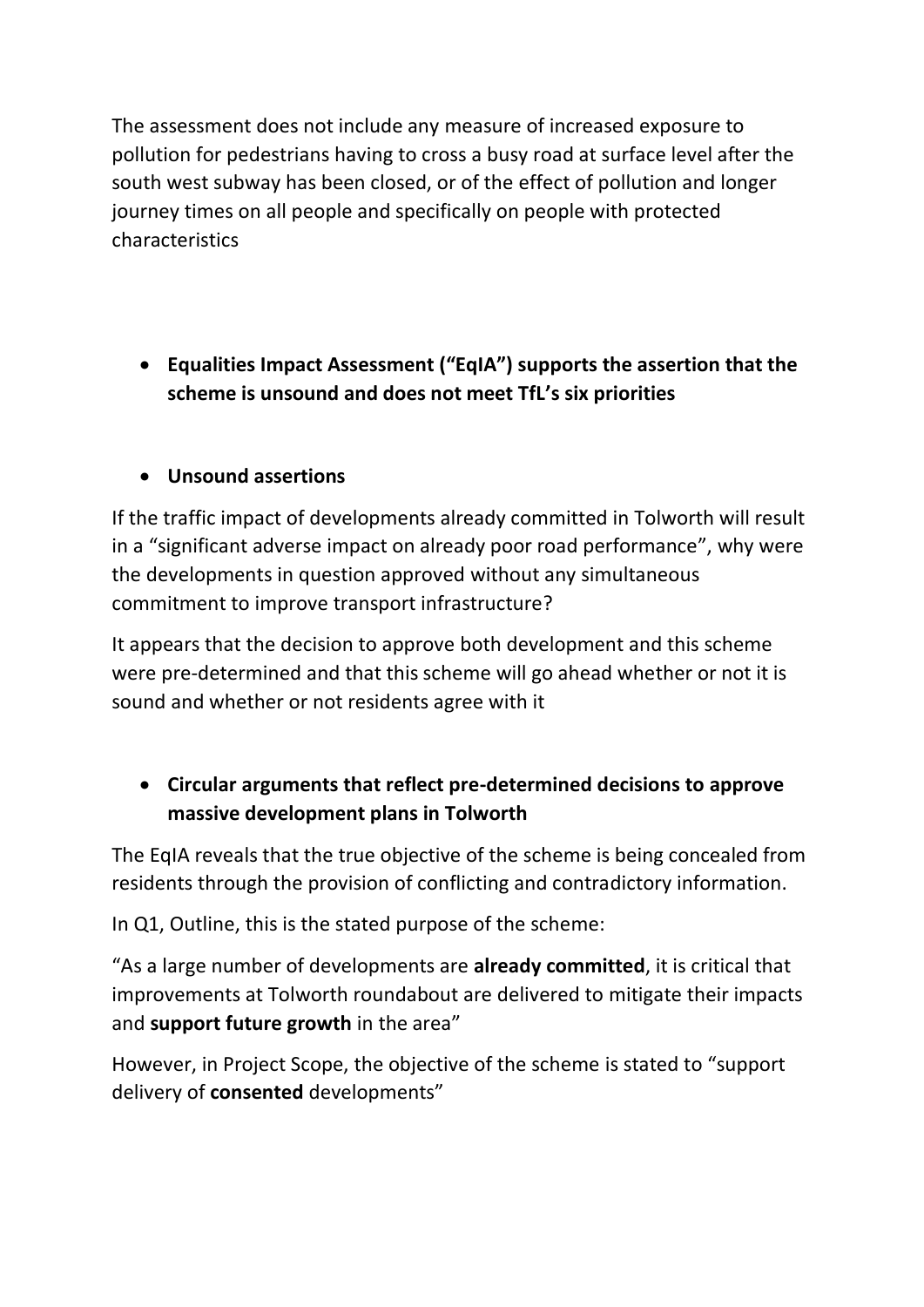The whole argument that this scheme is being undertaken to support future development that has not yet been approved even at London Plan level, makes the scheme unsound

# • **The project does not respond to any of TfL's six priorities**

The purpose of the project is to facilitate development that has not yet been approved at London Plan level or in Kingston's local plan. This makes the scheme and the consultation premature and unsound

# • **The links between the scheme objectives and TfL's outcomes and unexplained, unclear and make no sense**

This makes it impossible for any person to respond in an informed way to the information given

# • **Confused and unclear information used to justify the scheme**

If a further 8125 new homes are to be built in Tolworth and the equivalent of 7950 one-bed flats built in commercial space, the traffic in this area will soar (figures from DST documents). It is not clear how this scheme will address issues arising from such huge development. The effect on pollution, noise pollution and mental stress on residents and people using the roads on foot or on cycles or in wheelchairs has not been considered

## • **The assertion that the scheme will result in "improved pedestrian and cycle connectivity" is not evidenced or justified**

Pedestrian journey times will be significantly longer as will distance travelled. The same is likely to be true for cyclists and wheelchair users, all of which will have to cross the A3 at street level and the journey times of whom are likely to be slowed down by sharing of the same path

• **Statements about the effect of the scheme on pedestrians are wrong**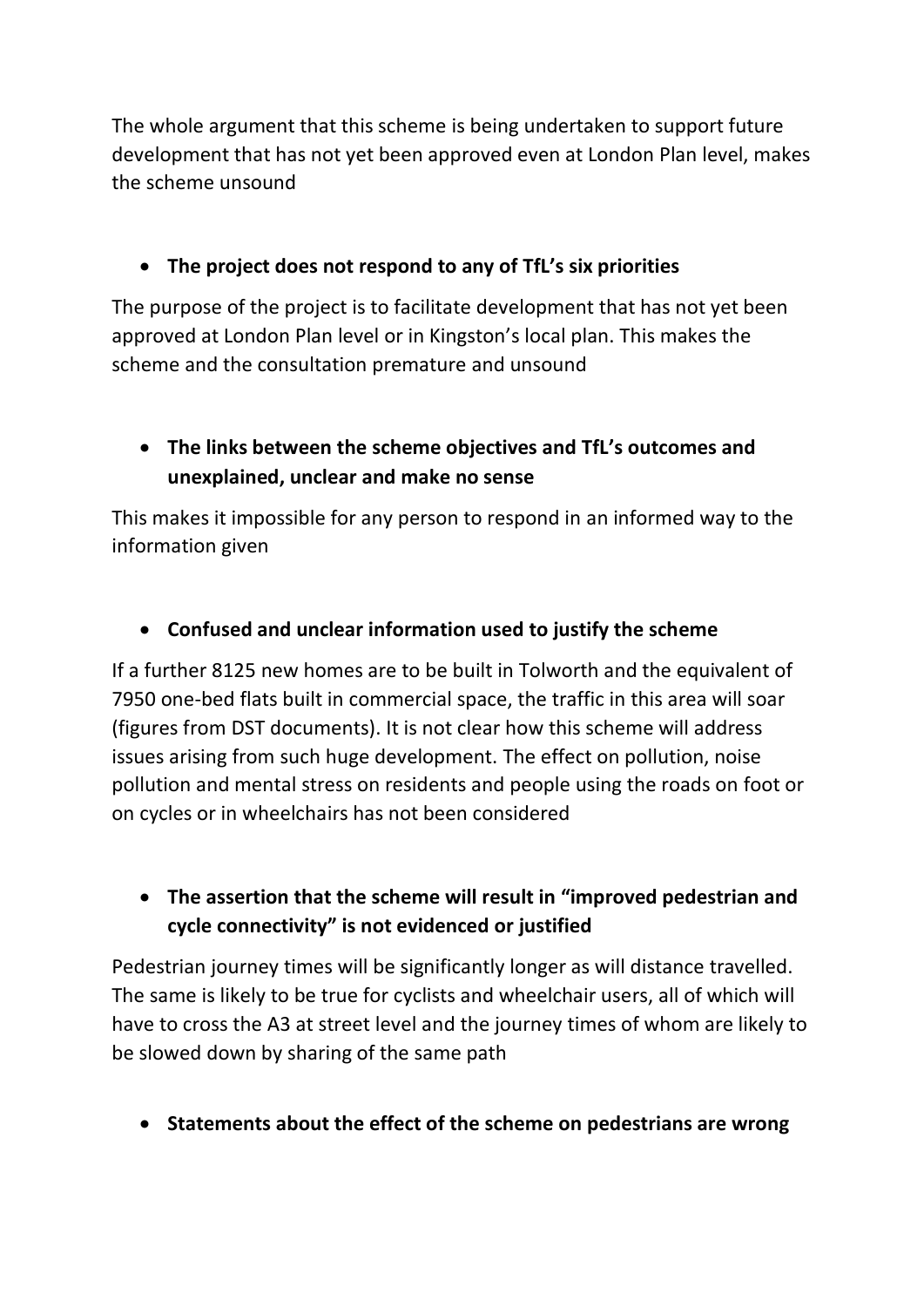# *The scheme will have a significant negative impact on pedestrian journeys. Indeed, pedestrians come out worse from this scheme that CAR and BUS users*

The evidence contradicts the assertion that this scheme will have a "negligible impact" on pedestrians as mentioned in the EqIA, nor that there will be "slight increases" in journey times and walking distances, or that "comfort levels will remain within an acceptable range".

Indeed, 22% fewer pedestrians will have a walking distance of less than 120 m and 25% of journeys on foot will be **2 minutes slower**. This compares to an improvement in bus journey times of a **maximum of 56.64 seconds** and a decrease in car journey times of a **maximum of 36.35 seconds** as a result of a 4<sup>th</sup> traffic lane

The assertion that the scheme is beneficial to pedestrians is unsubstantiated. **The sharing of a footway with cyclists** brings dangers to which the consultation document itself refers: "Cyclists on the pavement were an annoyance because they can be hard to hear and move fast"

### • **Insufficient data and analysis on Crime and Disorder**

The impact of retaining a subway AGAINST recommendations is not explained It is hard to comment on this section without seeing the CPOS report

# • **Insufficient, inadequate data and analysis on the negative effects of the scheme on people with protected characteristics**

The document fails to address the negative impacts of the scheme on people with protected characteristics. It merely lays out some generic facts about the effect of the scheme in a most general sense that has nothing to do with protected characteristics. Nothing is said about the impact of the scheme on people of different races or sexual orientation. This is a big oversight given the possibility of muggings and hate crimes, nothing is said about the effect of the scheme on homeless people who may, for example, currently use the south west subway which is to be closed for shelter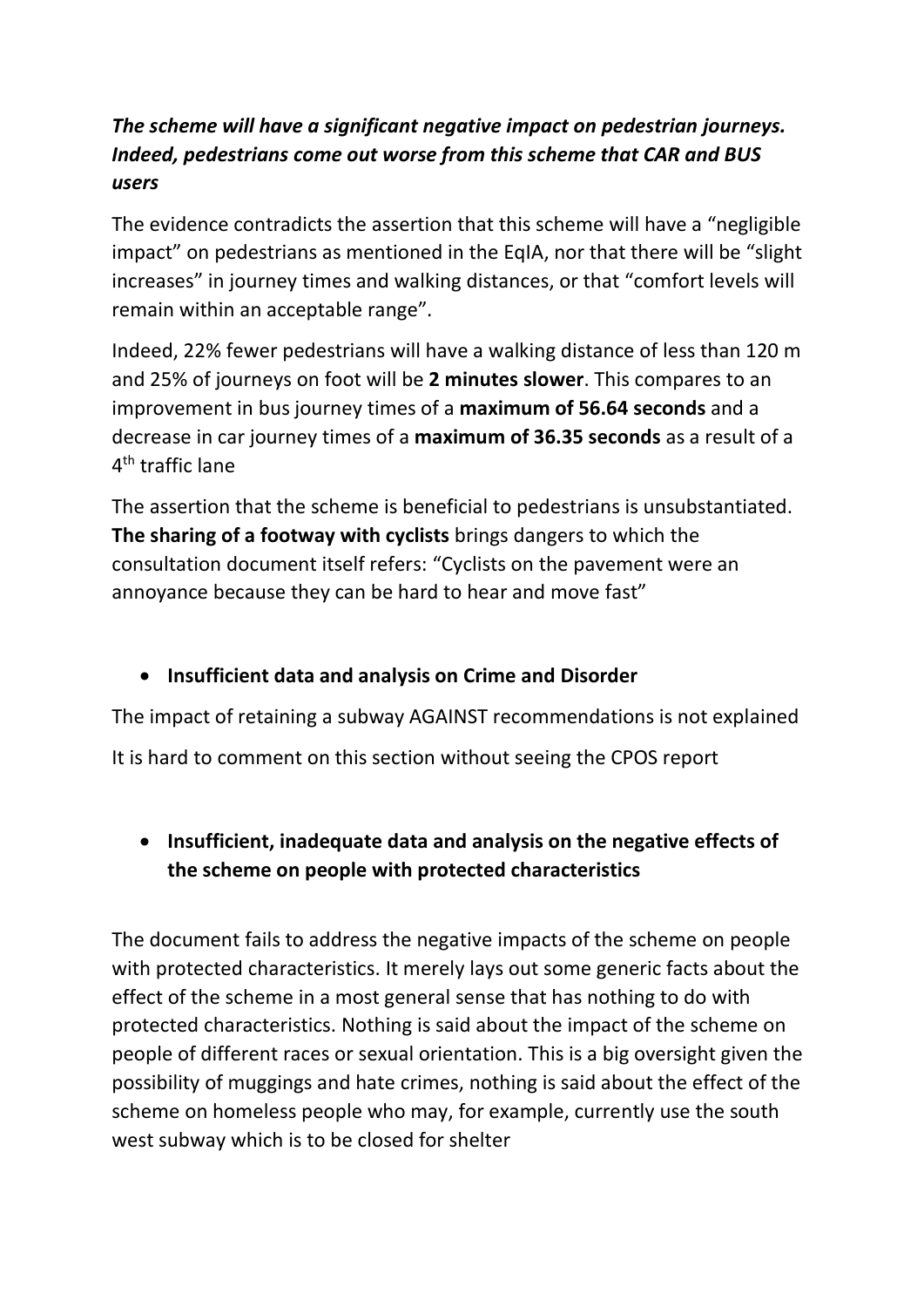The section on AGE does not relate to the age of people in any way and does not address any issues, and the same wording is then simply repeated to cover disability, gender and "other". The section on pregnancy and maternity refers simply to women with buggies. This is inadequate analysis and no conclusion is drawn from the information provided

This EqIA is unacceptable and completely flawed

# • **Overly positive assessment of the positive impact of the scheme**

The report is full of irrelevant information and generalities that are meaningless.

The assertions made are not justified. For example, how will a shared pedestrian and cycle footway "benefit some older people"? How will a shared footway encourage the over 65s to cycle? How will longer journey times encourage younger and older people to walk? How many mothers will require seating on their journeys? How will "socially excluded groups be welcomed by this scheme"? What does that phrase even mean?

# • **Consultation**

It appears that people with protected characteristics have not been consulted on this scheme

The council have stated their support for the scheme. On what basis is such support given? It is not enough to say that the council supports it on residents' behalf without evidence or justification

No detailed information has been given on who was consulted. I have requested full information under a Freedom of Information Request through WhatDoTheyKnow.com.

A resident of Ewell Road did not receive any letter and Chessington District Resident Association also was not consulted

Q7 – gives no detailed information on the nature of the consultation undertaken or the outcomes of meetings. It appears that no "other projects" were discussed as required.